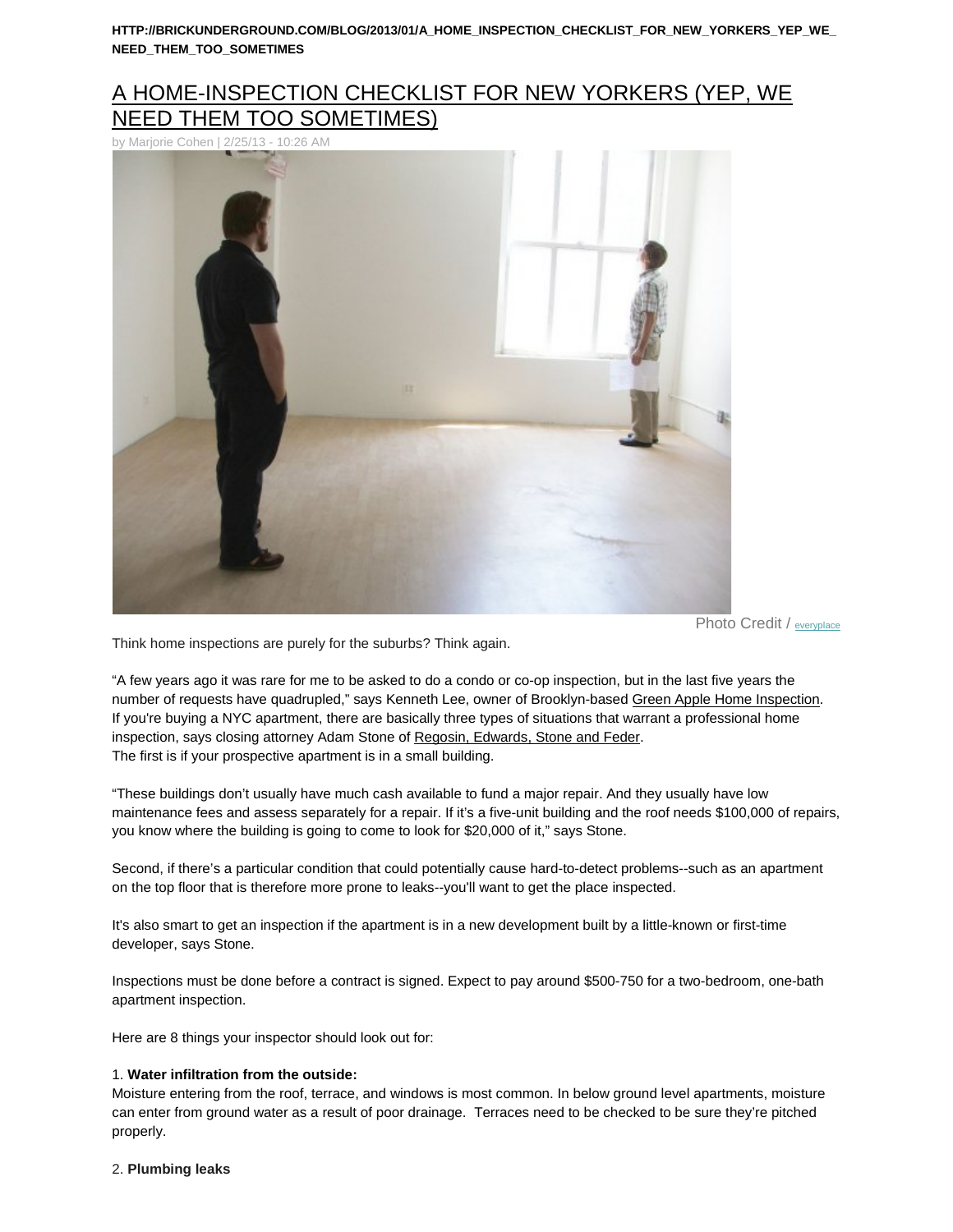An inspection should involve an electronic moisture meter and a thermal imaging camera to detect hard-to-find leaks. All sinks, tubs, showers, toilets, washing machines and dishwashers need to be operated and checked for leakage.

This includes supply and waste piping as well as faucet valve systems. Dishwasher door seals are prone to leaks and need to be checked, too.

"Strange as it may seem, these problems can be more prevalent in new construction than in older established buildings," says **Tom Walsh**, owner of **[All Aspects Housing Inspections.](http://www.allaspectsinspections.com/)**

Check to see how the toilet has been installed, too.

"To install a toilet properly, you need to place it on a bed of wet plaster of paris. If it's not done that way, there will probably be a leak," says **Walsh**.

For a graphic look at the kinds of leaks he's found, take a look at **Walsh's [Hall of Shame](http://www.allaspectsinspections.com/hall-of-shame.php)** on his website.

# 3. **Windows**

Double hung windows should be examined to make sure that they stay up on their own, as many newer replacement windows are designed with a "spiral balance system."

This style replaces the old string or chain and weight counter balance systems.

"Many times these windows will not stay up when opened. This can be a safety issue, especially for children," cautions **Walsh**.

# 4. **Electric wiring**

Is the electrical capacity of the building/apartment up to the demands of 21st century technology? If the building was built 75 years ago, when most people had a radio and a few light bulbs, probably not, unless it's been rewired by a previous owner.

Watch out for do-it-yourself wiring projects in older buildings.

But new buildings have problems too. Lee tells about an inspection of "a gorgeous million-dollar-plus condo in Brooklyn where I discovered that the entire left hand side of the electrical panel had been on fire."

Your inspector should also check the GFI (ground fault interrupter) outlets that are installed in locations where there's a risk of the power source coming into contact with moisture--something to save you if you drop your hair dryer into a sink full of water. A GFI breaker that will not reset indicates that the protection it is meant to provide has been compromised.

#### 5. **Heating**

Most older apartments have centrally-controlled steam heat with no thermostat to adjust temperatures in individual apartments. In order to lower the heat, residents may disable one or more of their radiators "using other than standard means," which would mean turning it off by hand, according to **Walsh.**

"Over-tightening the radiator supply valve and damaging it and capping the radiator or baseboard supply pipe are the two methods I see the most. Reversing some of these methods can be expensive," he says.

#### 6. **Flooring**

Your inspector should pay close attention to the flooring -- especially if it's hardwood --to make sure that there are no excessive gaps and/or buckling and that the installation is in line with industry standards. Areas where the wood flooring has been patched may indicate a leak, such as near a radiator.

### 7. **Installation of appliances.**

Lee says he's noticed that in some of the newer apartments with high-end counter tops and appliances, the dishwashers aren't properly anchored.

"It could be that the installer is afraid of damaging such expensive equipment," he says. The results: shake, rattle and roll when the appliance is operated that eventually can cause damage.

#### 8. **Review of common areas**

Here's where it gets tricky. Building management is not required to allow a home inspector to take a look at the roof or the boiler room or the building's electrical system. If large buildings don't let you look, that's not a big worry, but, says Lee, "when a 10-unit building says 'no', I'm suspicious."

"The question of access to the common areas should be sorted out before the inspector arrives on site," he says.